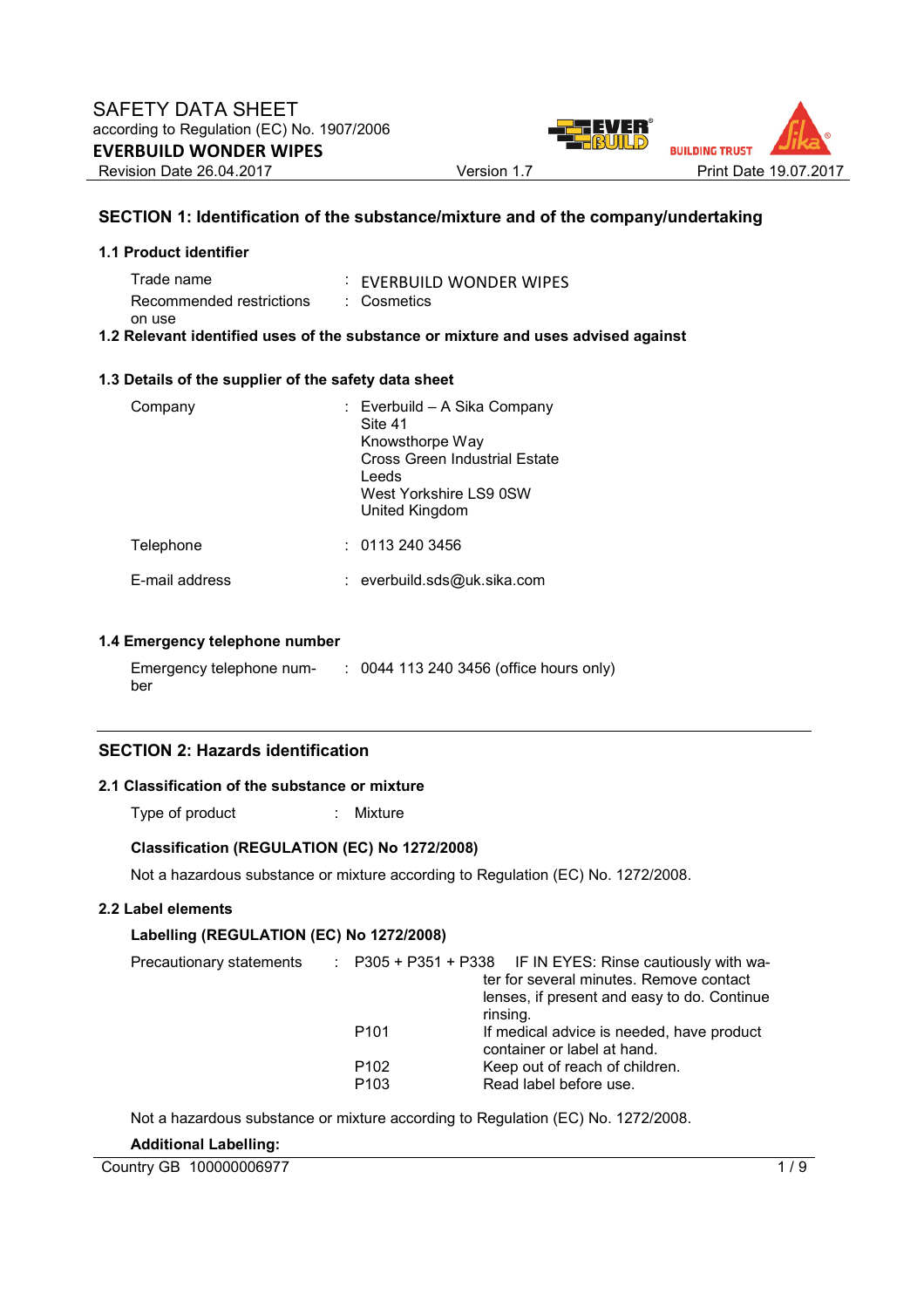

 The data sheet for medical personnel is available at the here provided emergency address.

#### **2.3 Other hazards**

This substance/mixture contains no components considered to be either persistent, bioaccumulative and toxic (PBT), or very persistent and very bioaccumulative (vPvB) at levels of 0.1% or higher.

#### **SECTION 3: Composition/information on ingredients**

#### **3.2 Mixtures**

Remarks : No hazardous ingredients

#### **Components according to Detergents Regulation EC 648/2004**

none

#### **SECTION 4: First aid measures**

#### **4.1 Description of first aid measures**

| General advice          | : No hazards which require special first aid measures.                                                                                                                            |
|-------------------------|-----------------------------------------------------------------------------------------------------------------------------------------------------------------------------------|
| If inhaled              | $\therefore$ Move to fresh air.                                                                                                                                                   |
| In case of skin contact | : Take off contaminated clothing and shoes immediately.<br>Wash off with soap and plenty of water.                                                                                |
| In case of eye contact  | : Remove contact lenses.<br>Keep eye wide open while rinsing.                                                                                                                     |
| If swallowed            | : Do not induce vomiting without medical advice.<br>Rinse mouth with water.<br>Do not give milk or alcoholic beverages.<br>Never give anything by mouth to an unconscious person. |
|                         | 4.2 Most important symptoms and effects, both acute and delayed                                                                                                                   |
| Symptoms                | : See Section 11 for more detailed information on health effects<br>and symptoms.                                                                                                 |
| <b>Risks</b>            | : No known significant effects or hazards.                                                                                                                                        |
|                         | 4.3 Indication of any immediate medical attention and special treatment needed                                                                                                    |
| Treatment               | : Treat symptomatically.                                                                                                                                                          |

#### **SECTION 5: Firefighting measures**

#### **5.1 Extinguishing media**

Country GB 100000006977 2/9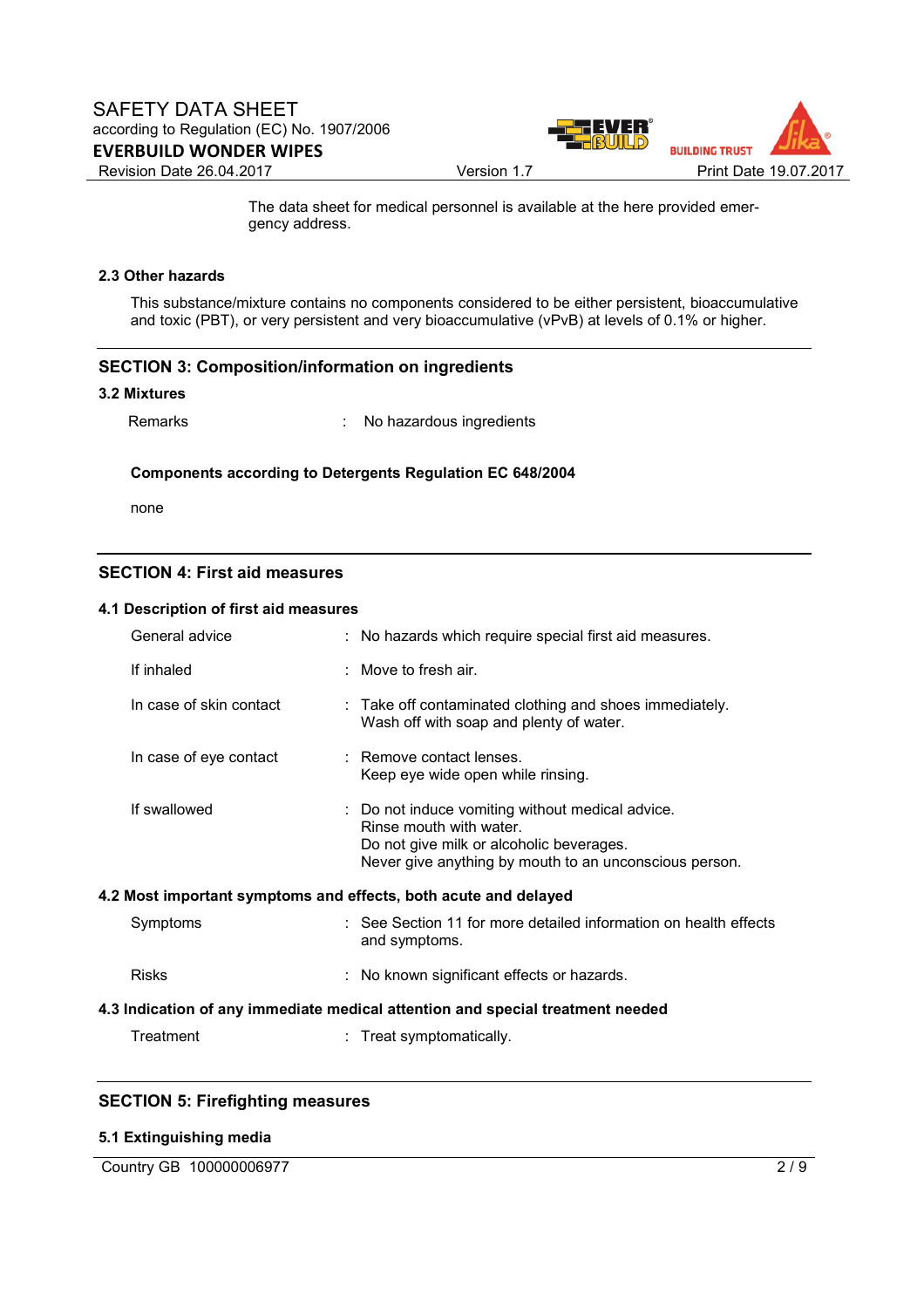

|                                                                  | Suitable extinguishing media : Use extinguishing measures that are appropriate to local cir-<br>cumstances and the surrounding environment.          |     |  |  |
|------------------------------------------------------------------|------------------------------------------------------------------------------------------------------------------------------------------------------|-----|--|--|
| 5.2 Special hazards arising from the substance or mixture        |                                                                                                                                                      |     |  |  |
| ucts                                                             | Hazardous combustion prod- : No hazardous combustion products are known                                                                              |     |  |  |
| 5.3 Advice for firefighters                                      |                                                                                                                                                      |     |  |  |
| for firefighters                                                 | Special protective equipment : In the event of fire, wear self-contained breathing apparatus.                                                        |     |  |  |
| Further information                                              | : Standard procedure for chemical fires.                                                                                                             |     |  |  |
| <b>SECTION 6: Accidental release measures</b>                    |                                                                                                                                                      |     |  |  |
|                                                                  | 6.1 Personal precautions, protective equipment and emergency procedures                                                                              |     |  |  |
| Personal precautions                                             | : For personal protection see section 8.                                                                                                             |     |  |  |
| <b>6.2 Environmental precautions</b>                             |                                                                                                                                                      |     |  |  |
| Environmental precautions                                        | : No special environmental precautions required.                                                                                                     |     |  |  |
| 6.3 Methods and materials for containment and cleaning up        |                                                                                                                                                      |     |  |  |
| Methods for cleaning up                                          | : Keep in suitable, closed containers for disposal.                                                                                                  |     |  |  |
| 6.4 Reference to other sections                                  |                                                                                                                                                      |     |  |  |
| For personal protection see section 8.                           |                                                                                                                                                      |     |  |  |
| <b>SECTION 7: Handling and storage</b>                           |                                                                                                                                                      |     |  |  |
| 7.1 Precautions for safe handling                                |                                                                                                                                                      |     |  |  |
| Advice on safe handling                                          | : For personal protection see section 8. No special handling<br>advice required. Follow standard hygiene measures when<br>handling chemical products |     |  |  |
| Advice on protection against<br>fire and explosion               | : Normal measures for preventive fire protection.                                                                                                    |     |  |  |
| Hygiene measures                                                 | : When using do not eat or drink. When using do not smoke.                                                                                           |     |  |  |
| 7.2 Conditions for safe storage, including any incompatibilities |                                                                                                                                                      |     |  |  |
| Requirements for storage<br>areas and containers                 | : Keep container tightly closed in a dry and well-ventilated<br>place. Store in accordance with local regulations.                                   |     |  |  |
| Advice on common storage                                         | : No special restrictions on storage with other products.                                                                                            |     |  |  |
| Country GB 100000006977                                          |                                                                                                                                                      | 3/9 |  |  |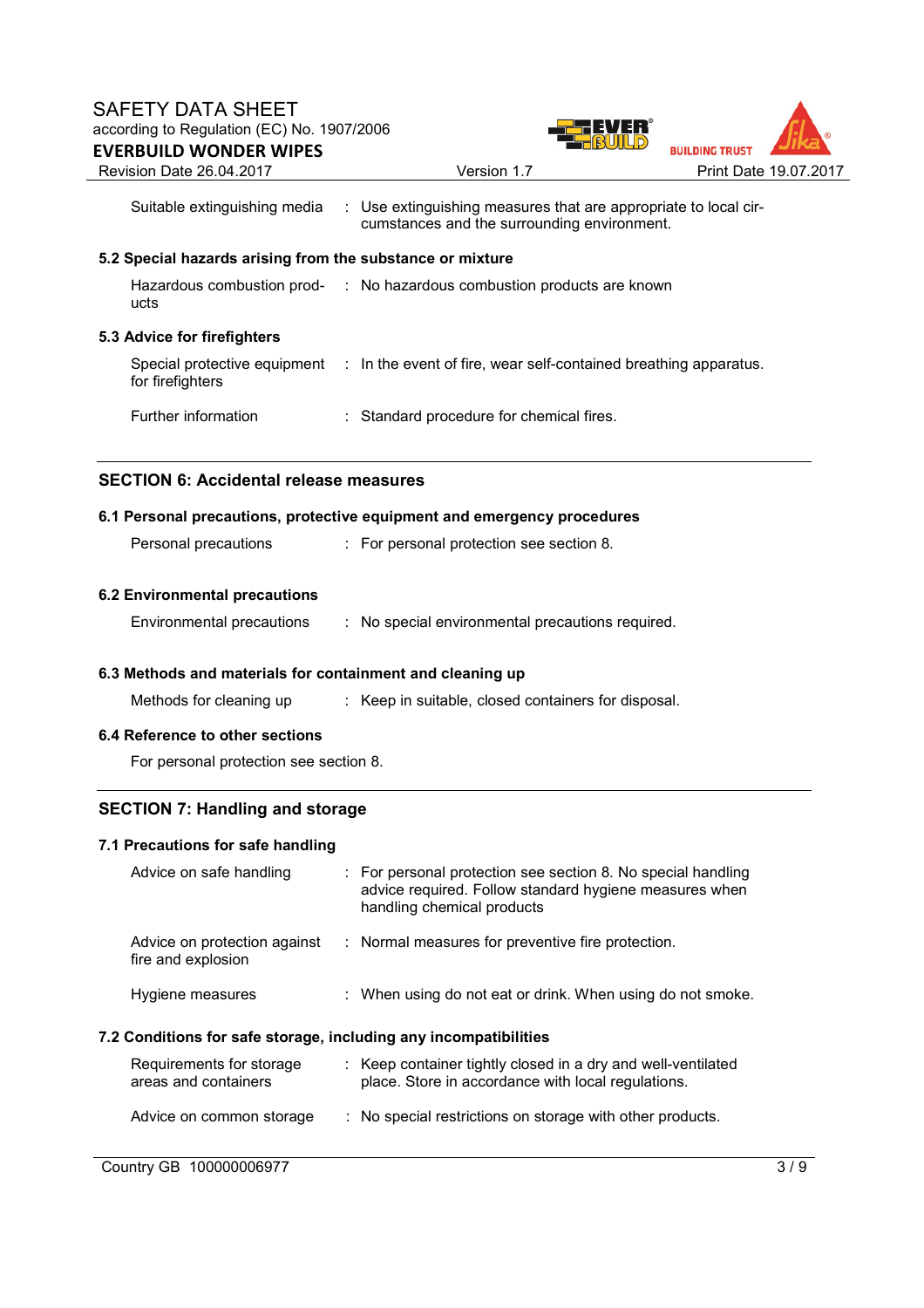### SAFETY DATA SHEET according to Regulation (EC) No. 1907/2006 **EVERBUILD WONDER WIPES**



Revision Date 26.04.2017 Version 1.7 Print Date 19.07.2017

Other data : No decomposition if stored and applied as directed.

#### **7.3 Specific end use(s)**

Specific use(s) : No data available

#### **SECTION 8: Exposure controls/personal protection**

#### **8.1 Control parameters**

Contains no substances with occupational exposure limit values.

#### **8.2 Exposure controls**

| Personal protective equipment          |  |                                                                                                                                                                                                                     |  |  |
|----------------------------------------|--|---------------------------------------------------------------------------------------------------------------------------------------------------------------------------------------------------------------------|--|--|
| Eye protection                         |  | : Safety glasses                                                                                                                                                                                                    |  |  |
| Hand protection                        |  | : Chemical-resistant, impervious gloves complying with an ap-<br>proved standard must be worn at all times when handling<br>chemical products. Reference number EN 374. Follow manu-<br>facturer specifications.    |  |  |
| Skin and body protection               |  | : Protective clothing (e.g. Safety shoes acc. to EN ISO 20345,<br>long-sleeved working clothing, long trousers). Rubber aprons<br>and protective boots are additionaly recommended for mixing<br>and stirring work. |  |  |
| Respiratory protection                 |  | : No special measures required.                                                                                                                                                                                     |  |  |
| <b>Environmental exposure controls</b> |  |                                                                                                                                                                                                                     |  |  |
| General advice                         |  | : No special environmental precautions required.                                                                                                                                                                    |  |  |

#### **SECTION 9: Physical and chemical properties**

# **9.1 Information on basic physical and chemical properties**  : woven fabric Colour : white Odour : No data available Odour Threshold : No data available Flash point : Not applicable

#### Country GB 100000006977 4 / 9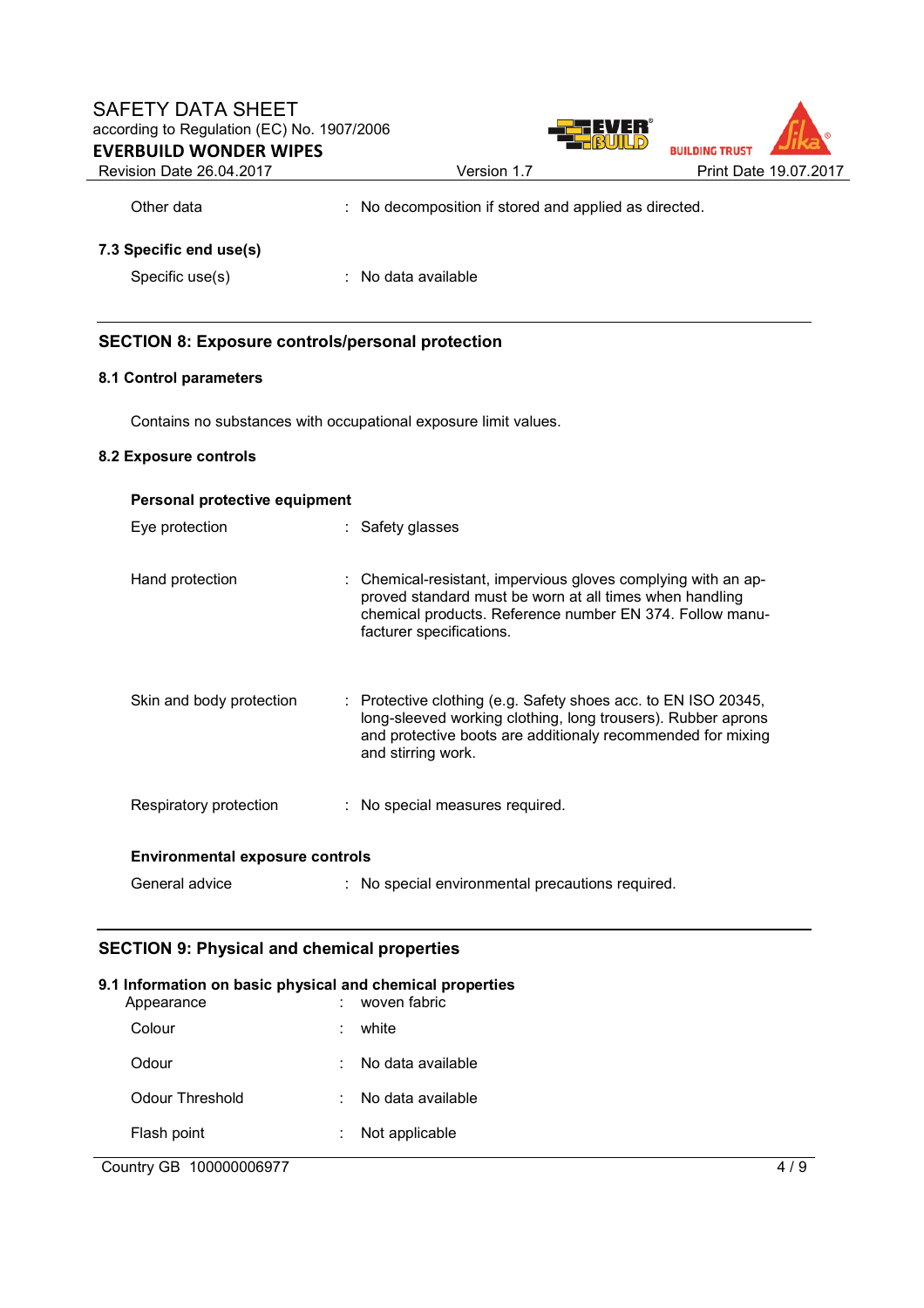#### SAFETY DATA SHEET according to Regulation (EC) No. 1907/2006 **EVERBUILD WONDER WIPES**





| Autoignition temperature                   | t  | No data available |
|--------------------------------------------|----|-------------------|
| Decomposition temperature                  | t. | No data available |
| Lower explosion limit (Vol-%)              | t. | No data available |
| Upper explosion limit (Vol-%)              | t  | No data available |
| Flammability                               | t  | No data available |
| <b>Explosive properties</b>                | t  | No data available |
| Oxidizing properties                       | t  | No data available |
| рH                                         | t  | $6 - 8$           |
| Melting point/range / Freez-<br>ing point  | t  | No data available |
| Boiling point/boiling range                | t  | No data available |
| Vapour pressure                            | t  | No data available |
| Density                                    | t  | $1$ g/cm $3$      |
| Water solubility                           | t  | No data available |
| Partition coefficient: n-<br>octanol/water | t  | No data available |
| Viscosity, dynamic                         | t  | No data available |
| Viscosity, kinematic                       | t  | No data available |
| Relative vapour density                    | t. | No data available |
| <b>Evaporation rate</b>                    | t  | No data available |

### **9.2 Other information**

No data available

#### **SECTION 10: Stability and reactivity**

#### **10.1 Reactivity**

No dangerous reaction known under conditions of normal use.

#### **10.2 Chemical stability**

The product is chemically stable.

#### **10.3 Possibility of hazardous reactions**

Hazardous reactions : No hazards to be specially mentioned.

#### **10.4 Conditions to avoid**

Country GB 100000006977 5/9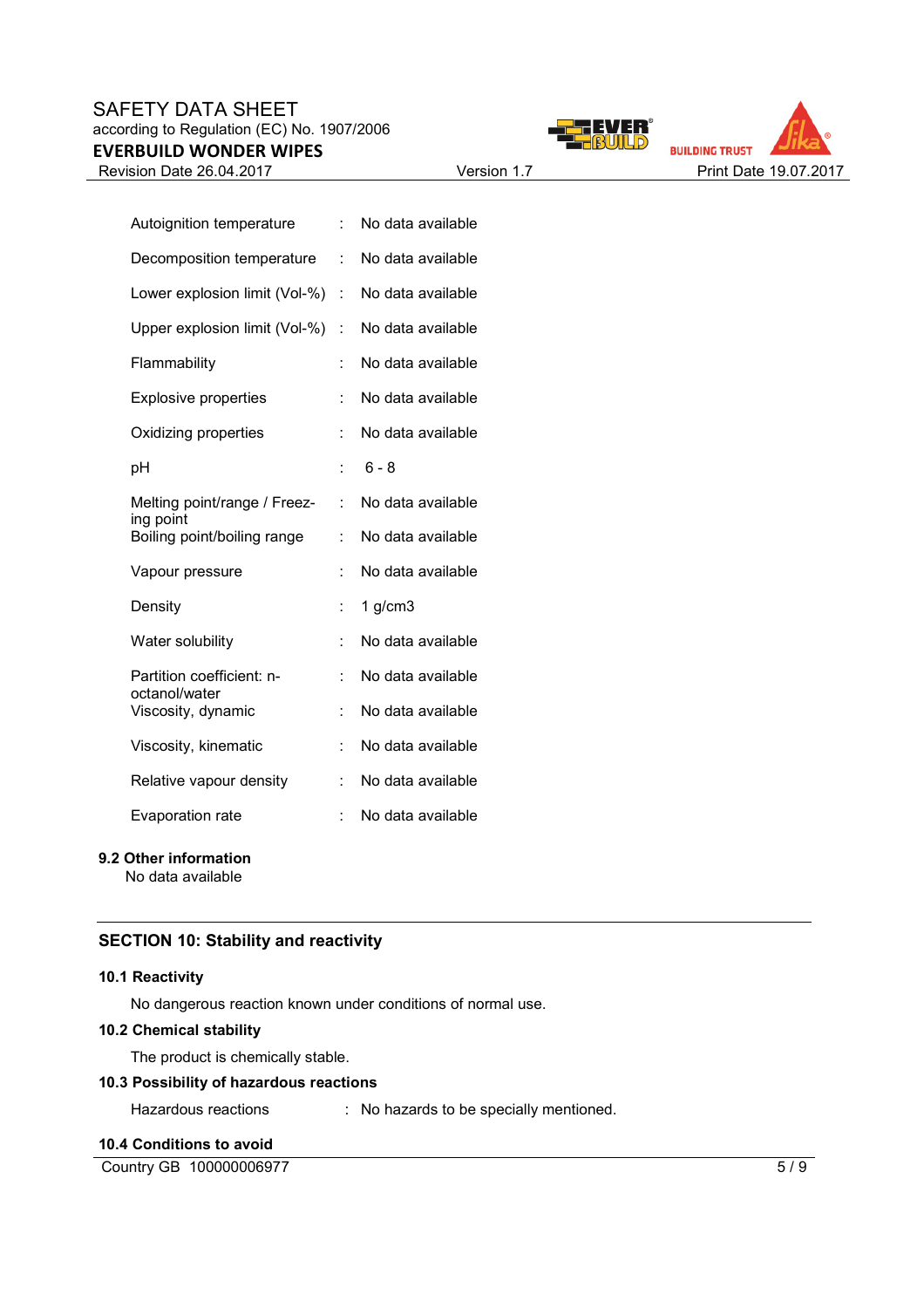#### SAFETY DATA SHEET according to Regulation (EC) No. 1907/2006 **EVERBUILD WONDER WIPES**





#### **10.5 Incompatible materials**

Materials to avoid : No data available

**10.6 Hazardous decomposition products** 

#### **SECTION 11: Toxicological information**

#### **11.1 Information on toxicological effects**

#### **Acute toxicity**

Not classified based on available information.

Conditions to avoid : No data available

#### **Skin corrosion/irritation**

Not classified based on available information.

#### **Serious eye damage/eye irritation**

Not classified based on available information.

#### **Respiratory or skin sensitisation**

Skin sensitisation: Not classified based on available information. Respiratory sensitisation: Not classified based on available information.

#### **Germ cell mutagenicity**

Not classified based on available information.

#### **Carcinogenicity**

Not classified based on available information.

#### **Reproductive toxicity**

Not classified based on available information.

#### **STOT - single exposure**

Not classified based on available information.

#### **STOT - repeated exposure**

Not classified based on available information.

#### **Aspiration toxicity**

Not classified based on available information.

#### **SECTION 12: Ecological information**

#### **12.1 Toxicity**

No data available

#### **12.2 Persistence and degradability**

This product does not contain any tensides according to the definition in the EU Detergents Regulation (EU/648/2004) (>0,2%).

#### **12.3 Bioaccumulative potential**

No data available

Country GB 100000006977 6/9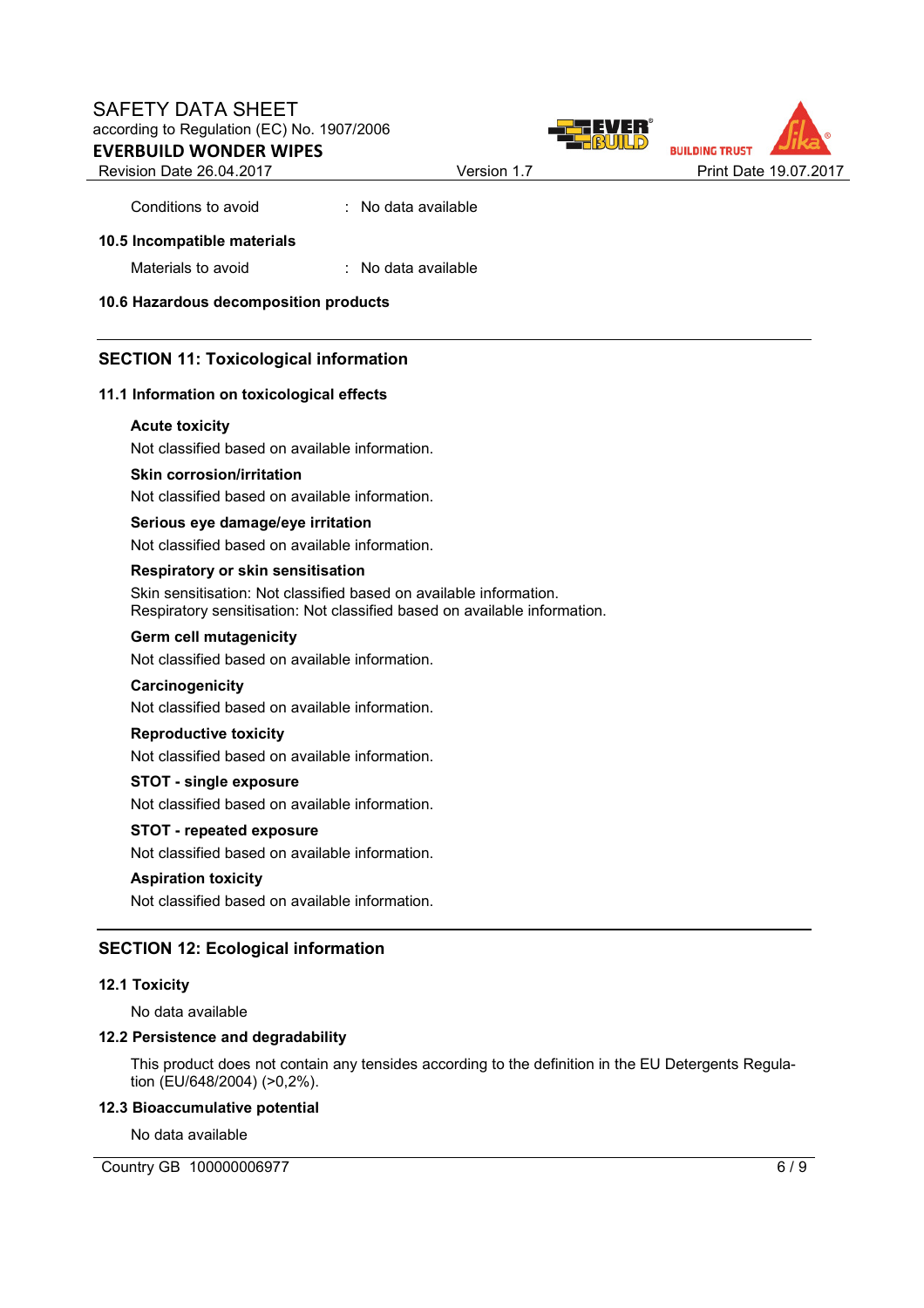

#### **12.4 Mobility in soil**

No data available

#### **12.5 Results of PBT and vPvB assessment**

#### **Product:**

Assessment : This substance/mixture contains no components considered to be either persistent, bioaccumulative and toxic (PBT), or very persistent and very bioaccumulative (vPvB) at levels of 0.1% or higher..

#### **12.6 Other adverse effects**

#### **Product:**

| Additional ecological infor- | : There is no data available for this product. |
|------------------------------|------------------------------------------------|
| mation                       |                                                |

#### **SECTION 13: Disposal considerations**

#### **13.1 Waste treatment methods**

| Product | : The generation of waste should be avoided or minimized<br>wherever possible.<br>Empty containers or liners may retain some product residues.<br>This material and its container must be disposed of in a safe<br>way.<br>Dispose of surplus and non-recyclable products via a licensed<br>waste disposal contractor.<br>Disposal of this product, solutions and any by-products should<br>at all times comply with the requirements of environmental<br>protection and waste disposal legislation and any regional |
|---------|----------------------------------------------------------------------------------------------------------------------------------------------------------------------------------------------------------------------------------------------------------------------------------------------------------------------------------------------------------------------------------------------------------------------------------------------------------------------------------------------------------------------|
|         | local authority requirements.<br>Avoid dispersal of spilled material and runoff and contact with<br>soil, waterways, drains and sewers.                                                                                                                                                                                                                                                                                                                                                                              |

#### **SECTION 14: Transport information**

**ADR** Not dangerous goods **IATA** Not dangerous goods **IMDG** Not dangerous goods

#### **14.6 Special precautions for user** No data available

**14.7 Transport in bulk according to Annex II of Marpol and the IBC Code** Not applicable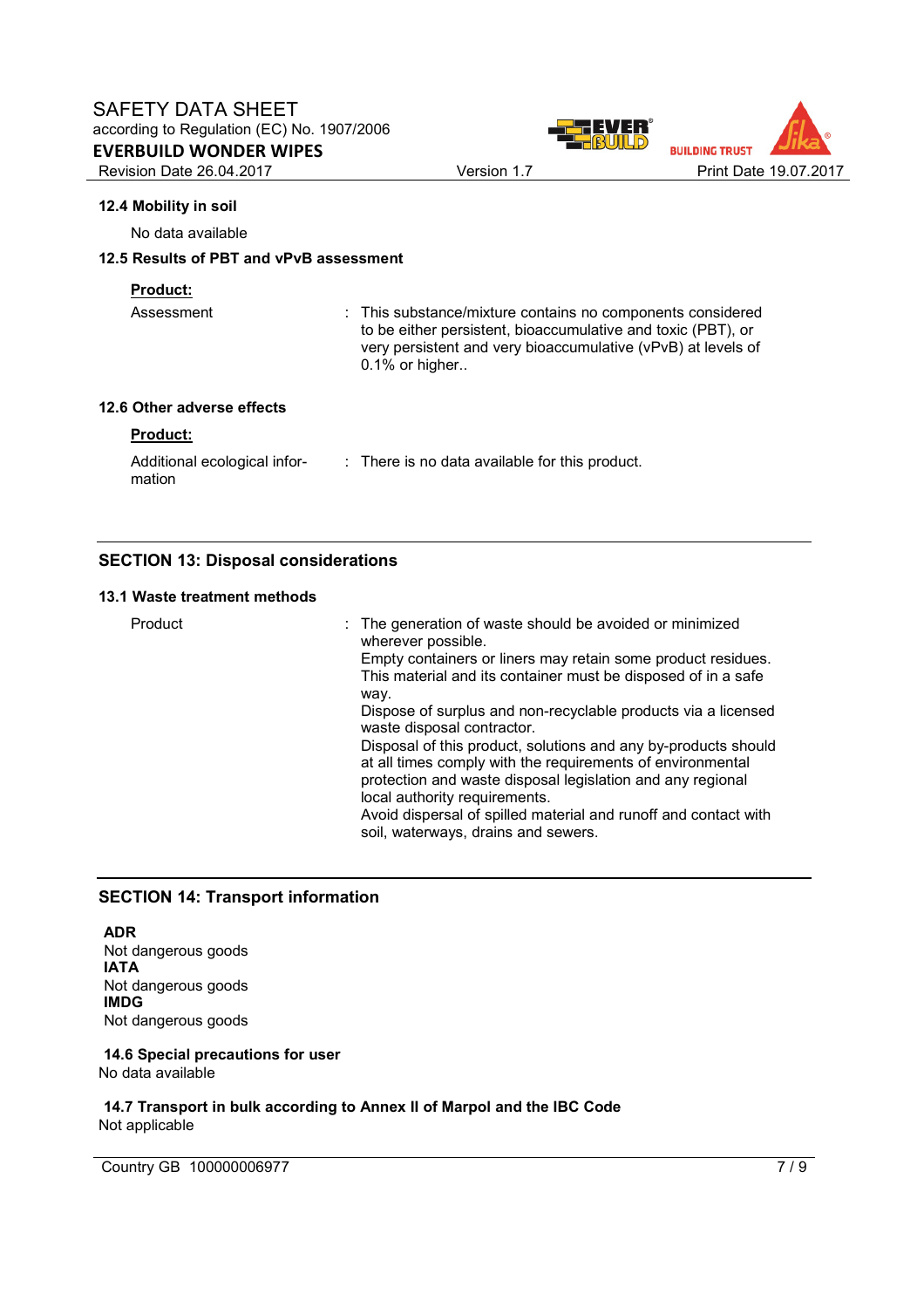



#### **SECTION 15: Regulatory information**

|                                                                                                                                                                                        |                                                                                                                                                                            | 15.1 Safety, health and environmental regulations/legislation specific for the substance or mixture  |
|----------------------------------------------------------------------------------------------------------------------------------------------------------------------------------------|----------------------------------------------------------------------------------------------------------------------------------------------------------------------------|------------------------------------------------------------------------------------------------------|
| <b>Prohibition/Restriction</b><br>REACH - Restrictions on the manufacture, placing on<br>the market and use of certain dangerous substances,<br>preparations and articles (Annex XVII) |                                                                                                                                                                            | : Not applicable                                                                                     |
| REACH - Candidate List of Substances of Very High<br>Concern for Authorisation (Article 59).                                                                                           |                                                                                                                                                                            | : None of the components are listed<br>$(=>0.1\%).$                                                  |
| REACH - List of substances subject to authorisation<br>(Annex XIV)                                                                                                                     |                                                                                                                                                                            | : Not applicable                                                                                     |
| <b>REACH Information:</b>                                                                                                                                                              | All substances contained in our Products are<br>- preregistered or registered by us, and/or<br>- excluded from the regulation, and/or<br>- exempted from the registration. | - preregistered or registered by our upstream suppliers, and/or                                      |
| jor-accident hazards involving dangerous substances.                                                                                                                                   | Not applicable                                                                                                                                                             | Seveso III: Directive 2012/18/EU of the European Parliament and of the Council on the control of ma- |
| VOC-CH (VOCV)                                                                                                                                                                          | : no VOC duties                                                                                                                                                            |                                                                                                      |

| VOC-EU (solvent) | : Not applicable |
|------------------|------------------|

If other regulatory information applies that is not already provided elsewhere in the Safety Data Sheet, then it is described in this subsection.

| Health, safety and environ-<br>mental regulation/legislation | : Environmental Protection Act 1990 & Subsidiary Regulations<br>Health and Safety at Work Act 1974 & Subsidiary Regulations |
|--------------------------------------------------------------|-----------------------------------------------------------------------------------------------------------------------------|
| specific for the substance or<br>mixture:                    | Control of Substances Hazardous to Health Regulations<br>(COSHH)                                                            |
|                                                              | May be subject to the Control of Major Accident Hazards                                                                     |
|                                                              | Regulations (COMAH), and amendments.                                                                                        |

#### **15.2 Chemical safety assessment**

This product contains substances for which Chemical Safety Assessments are still required.

#### **SECTION 16: Other information**

ADR Accord européen relatif au transport international des marchandises Dangereuses par Route

Country GB 100000006977 8/9